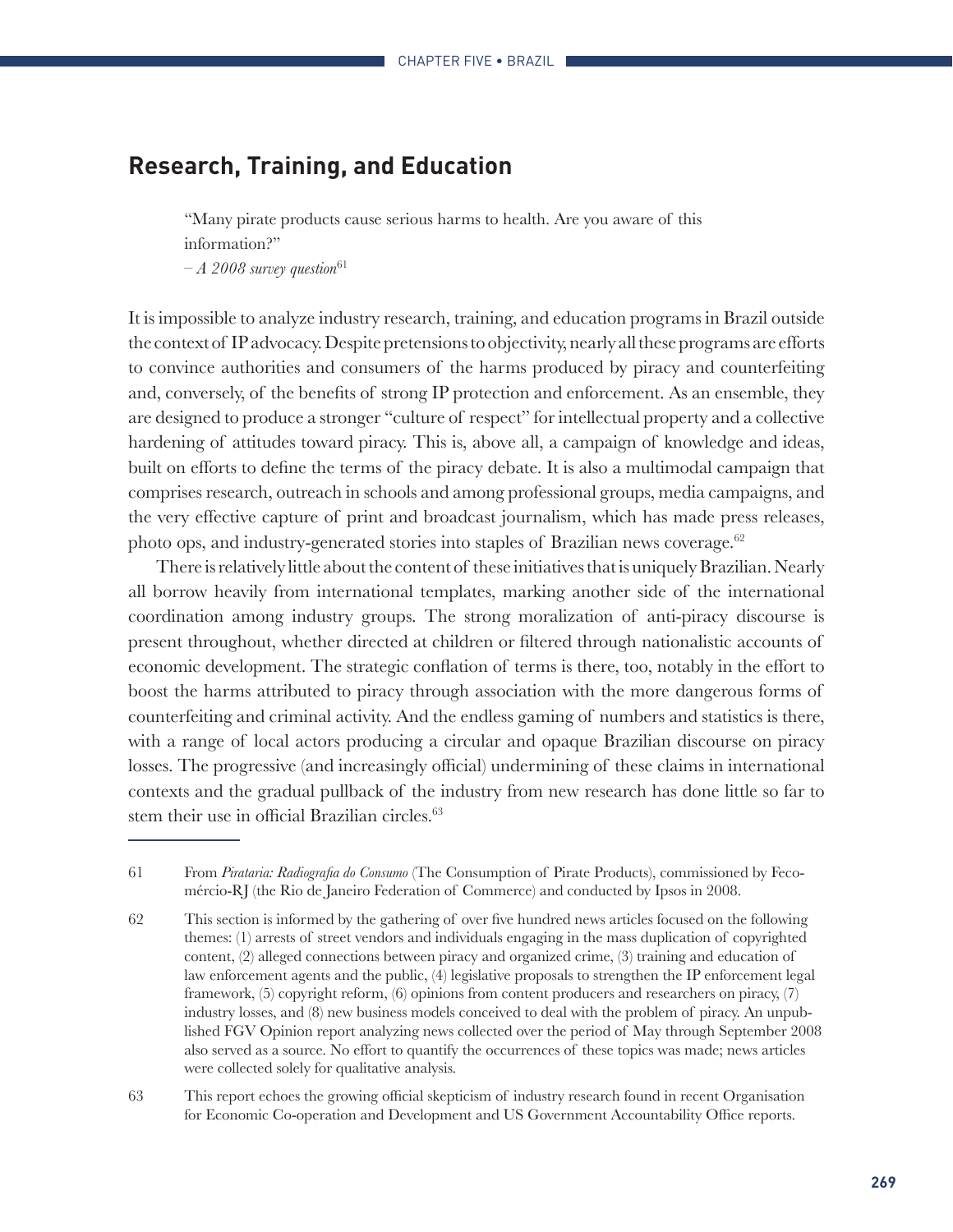The results of these programs and the overall campaign are somewhat contradictory and, we would argue, in flux. Domestically, Brazilian government and industry discourse has converged in recent years around "the fight against piracy" at exactly the moment when the evidentiary discourse around piracy has been delegitimized. We saw this repeatedly in interviews with public officials involved in the enforcement effort, who often discounted industry claims about losses while holding on to the purposes of the anti-piracy agenda. We also see it in the apparent heterogeneity of Brazilian positions in different policy contexts—notably in the disconnect between the domestic enforcement debate and Brazil's international policy positions on intellectual property, which have been sharply at odds with industry and US wishes at WIPO, the WTO, and other global forums. This latter subject elicited considerable disagreement in our interviews and is examined in more detail in the following pages.

### **Anti-Piracy and Poetic License**

For a subject that elicits so much public attention, definitions of piracy in Brazilian law are surprisingly scarce. In fact there is only one, in the decree that established the CNCP in 2004.<sup>64</sup> Even here we don't learn much: the CNCP decree simply states that piracy is understood as copyright infringement. For a definition of copyright infringement, the decree points back to Laws 9.609 and 9.610 of 1998—the Brazilian software protection and copyright acts, respectively. There is no definition of counterfeiting in the decree—an odd omission for an institution largely focused on counterfeiting, but a telling one given the CNCP's persistent conflation of the two terms.65

Nonetheless, the two terms are clearly distinguished in Article 51 (footnote 14) of the TRIPS agreement—the primary framework for international law on copyright and enforcement. TRIPS ties "counterfeiting" to trademark infringement and "piracy" to copyright infringement and uses that distinction to anchor the different protections and enforcement regimes applicable to different types of goods. Goods can infringe one or the other, or in some cases both, when the good reproduces both the expressive content and the brand of an original.

The conflation of the terms in industry discourse is not accidental. It is used to tie copyright infringement to a wide range of public-safety and health hazards associated with counterfeit medicines, toys, and other substandard goods, and it allows industry research to paper over serious gaps in the evidentiary record around copyright infringement—a subject we discuss at more length later. As we have argued repeatedly in this report, the first but by no means only problem with such conflation is that the practices that define piracy and counterfeiting have

<sup>64</sup> Decree 5.244/04.

<sup>65</sup> Law 9.610/98, the Brazilian authors' rights law, defines contrafação (counterfeiting) as any unauthorized reproduction of protected content. This definition was inherited from older legislation––it was already part of Law 5.988/73––created for a technological context in which the physical good mattered more than the digital. It is not in compliance with the TRIPS definition.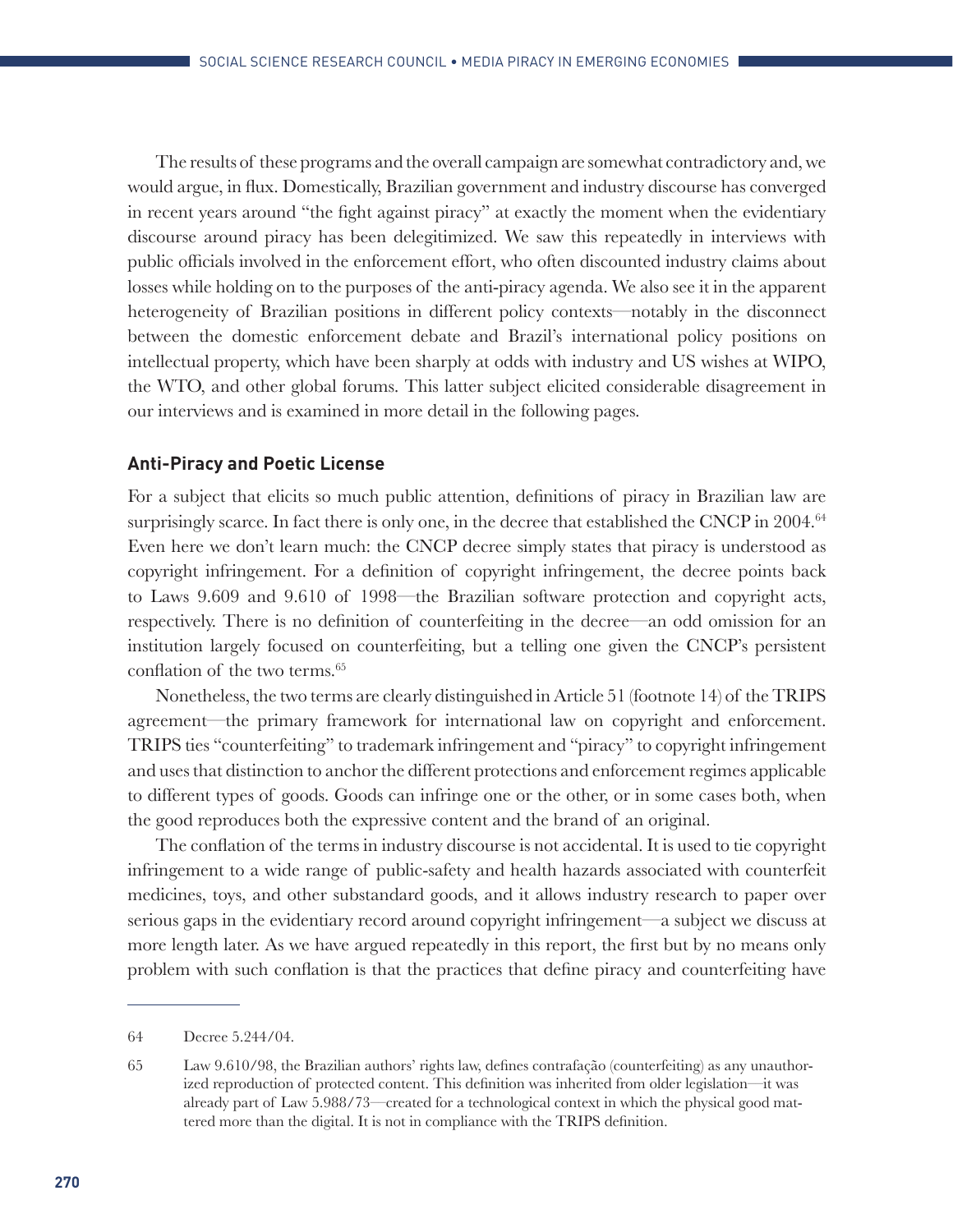largely diverged as the pirate economy moves toward cheap, personal digital-reproduction technologies.

The weak legal and factual basis of this conflation is no secret among public- and privatesector actors in Brazil's enforcement debate. In our interviews, private-sector informants were aware that "piracy" and "counterfeiting" are different in law and on the ground but generally had no qualms about using "piracy" as a catchall term. Speaking about industry awareness campaigns, one informant argued, "If we want to develop anti-piracy values, then a DVD is as important as medicines, as adulterated fuel, or any other [counterfeit] product, whether clearly identified or not."

Even crimes that may be only circumstantially related to IP infringement, such as smuggling and tax evasion, get pulled under the piracy umbrella. As a different private-sector informant described it, "[Piracy] is not a technical term, it's not a legal term. It's a colloquial term that people understand and that the country understands. So we take up [the term] 'piracy' and mention 'illegality' next to it, under poetic license, so we may be understood. When you speak about 'piracy,' everyone understands what that is."

Informants from the public sector directly involved in IP policy debates were more cautious. The TRIPS definitions matter to them, and they are concerned with setting a clear boundary between the two terms. As one official noted, "So there's this confusion. From a legal standpoint—international, even—there is a very explicit definition [of piracy]: infringement in the field of copyright law. Domestically, this term has been used in a much broader fashion, even beyond intellectual property."

In its public communications—and even in its use of its name—the CNCP actively propagates this confusion. Although officially named the National Council on Combating Piracy and Intellectual Property Crimes, the CNCP typically drops the "Intellectual Property Crimes" from its title. Press releases usually avoid the word *contrafação*. The Brazilian press, predictably, has picked up the more colorful terminology and extended it further, applying it to virtually any form of fraud or sale of illegal goods. In a typical example, Folha Online, the news website of media conglomerate Grupo Folha, applies the term *piratas virtuais* (virtual pirates) to con artists responsible for "phishing" schemes involving fake online sales or banking sites (Carpanez 2006).

Creative misuse of piracy terminology extends to much of the industry research conducted in Brazil. Here, the conflation also has practical value: it allows for results to be used by more than one industry sector, creating a simplified, self-reinforcing discourse about various types of losses. Rates of piracy or losses due to piracy, in these contexts, commonly refer to "piracy and counterfeiting." (This is the case, for example, in the Ipsos and IBOPE surveys discussed later in this chapter.) We explore this in some detail in the following pages, in the context of alleged job and tax-loss numbers.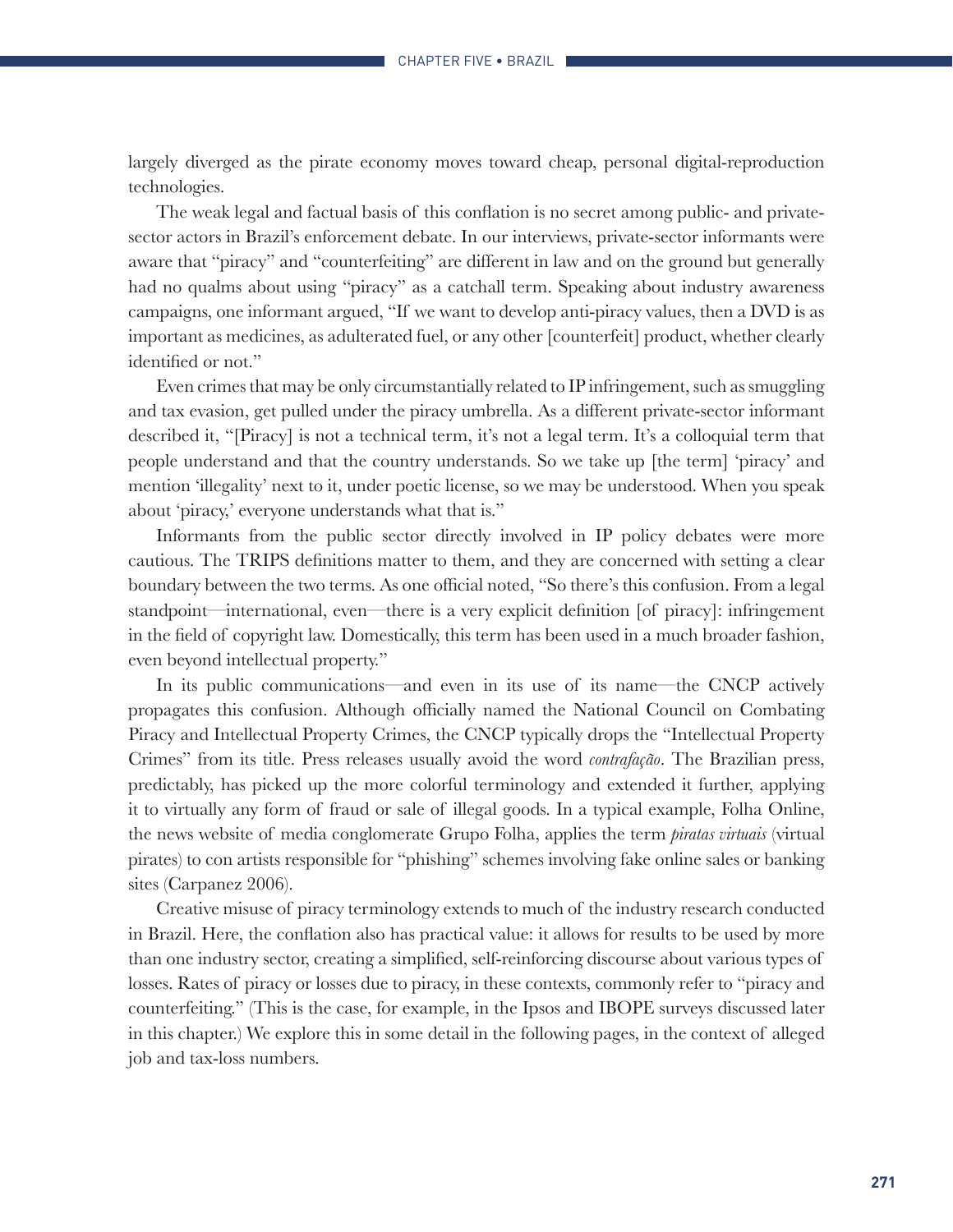### **To Repress and Educate**

With the creation of the CNCP and the drafting of the National Plan, all underlying questions about the goals of intellectual property protection and enforcement were swept under the rug. Enforcement policymaking became, on the surface at least, a discussion about which antipiracy measures were most effective. At the CNCP, these measures were divided into three categories: repressive, economic, and educational.

According to a CNCP informant, the initial negotiations over the National Plan were acrimonious, with public- and private-sector actors trading accusations about who was most responsible for Brazil's high piracy rates and ineffective enforcement. Public-sector actors blamed the unwillingness of the private sector to develop lower-cost business models or to bear more of the burden of investigation. Private-sector actors blamed the inefficiency of the courts and the inability of the police to fully enforce the law. As one public-sector official put it, "Intellectual property rights are private rights. So rights holders, when rights are infringed, can resort to the judiciary to enforce those rights. But it's another thing to create legislation obligating the state to permanently monitor if that right is being enforced."

During the drafting of the plan, the public and private sectors agreed that strictly repressive measures—raids, seizures, arrests, and lawsuits—would not be sufficient to deter piracy.66 Repressive measures would have to be complemented by economic measures—a gesture toward the range of business-model, tax, and licensing issues that shape markets for goods. There would also have to be new educational measures designed to raise consumer respect for intellectual property. Every agent involved in anti-piracy work interviewed for this report referred to these three categories, even when critical of some of the assumptions of the National Plan.

There was much less agreement, however, on the appropriate balance between the three types of activity. Much of this tension remains unresolved, with the larger consensus providing cover for ongoing disputes over the division between public and private responsibilities. As one public-sector official described it:

For rights holders, the tendency is always to want to strengthen rights and to ensure that those rights are enforced in some way. So it is important to stress that intellectual property rights are essentially private rights. Does the state have an interest [in enforcing those rights]? Yes, of course the state has an interest, but private parties must also assert those interests before the state [by conducting investigations and filing complaints].

<sup>66</sup> The first CNCP report and the submission of the CNCP's then executive-secretary Márcio Gonçalves to the third meeting of WIPO's Advisory Committee on Enforcement also mention a fourth group of "institutional" measures, which are not defined but are described as legislative reform that would facilitate enforcement (Ministério da Justiça 2005; Gonçalves and Canuto 2006). The use of this fourth category has since been abandoned. It still figured in the second CNCP report, also without definition, but was dropped for the third report (Ministério da Justiça 2005b:62; 2006).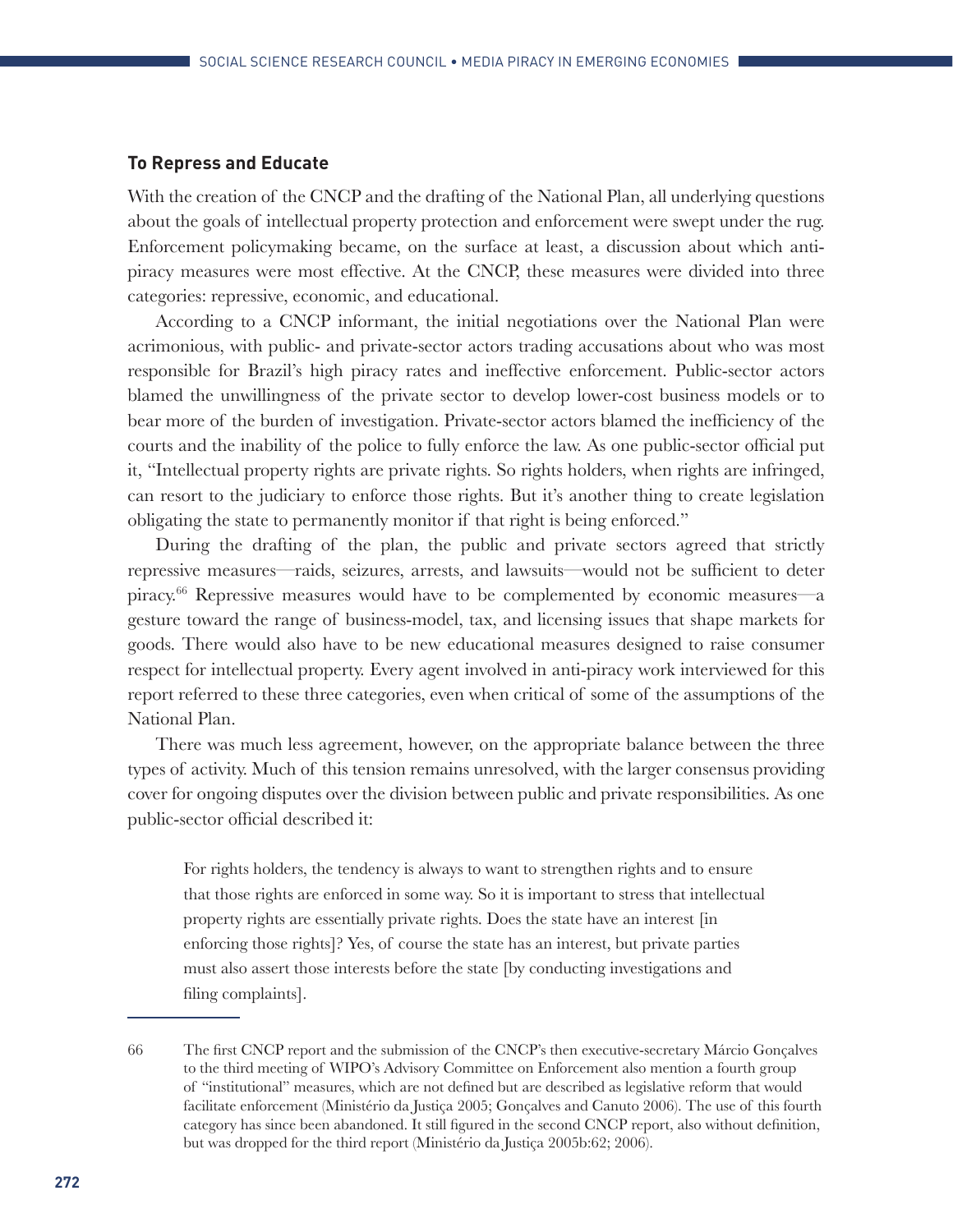The substance of this disagreement is complicated in Brazil. TRIPS makes it clear that intellectual property rights are fundamentally private rights, to be enforced in most cases by the rights holders themselves through civil action. In most countries, industry associations hire networks of private investigators and lawyers to identify infringing activity and file complaints with the police, and it is the complaint that triggers law enforcement involvement. In Brazil, the criminal status of copyright infringement makes the public/private distinction largely moot with respect to print and audiovisual goods.<sup>67</sup> The state has, in principle, assumed the full burden of enforcement, at least as far as commercial infringement is concerned.

In practice, however, police resources are far too limited to fully enforce the law, and the courts and prisons far too overburdened to ensure meaningful rates of prosecution or harsh penalties. Such constraints lead to industry pressure for greater public investment and for stronger criminal provisions. The public sector, in turn, tries to ensure that the private sector continues to play a role in investigations and complaints—relying on the formally private status of copyright to justify this role. The result is the uneasy balance described earlier in this chapter, with extensive private subsidization and coordination of police action.

Coordination between the Federal Police, the Federal Revenue Service, and the Federal Highway Police has improved since 2004, and the number of seizures, raids, and arrests has risen. But this appears to be as far as the public sector is willing to go or, in fact, is able to go. As the main interface between the public and private sectors, the CNCP has come in for criticism from the private sector in this regard. One informant complained that the CNCP's current activities are just "more of the same." It is hard, nonetheless, to imagine how much more effective the CNCP could be in its current capacity; most of what can be done in coordinating law enforcement at the federal level has been done. Coordination at the state and local levels is still incomplete, but the new National Plan addresses that as well.

The public and private sectors seem to be at an impasse regarding repressive measures. The private sector wants more rigorous enforcement; the public sector either cannot or is not willing to provide it. When the topic turns to economic measures, the situation is reversed. The publicsector view of economic measures generally involves re-engineering business models to address the issues of cost and access that fuel piracy. Private-sector representatives have stonewalled such proposals and responded with requests for tax cuts. Because this is manifestly not a serious response to the problem, the result is another stalemate. Work on economic measures at the CNCP, consequently, has been anemic at best. As one private-sector informant put it: "So the music companies, the recording companies, and the cinema and video companies, the MPA, they can't talk about pricing. Then they say [to the CNCP's former head], 'Luiz Paulo, we're not going to talk about pricing, and you can't talk about pricing.' And that's it."

<sup>67</sup> As explained earlier, software copyright is covered under a separate statute, with private prosecution the rule even in cases of commercial criminal infringement.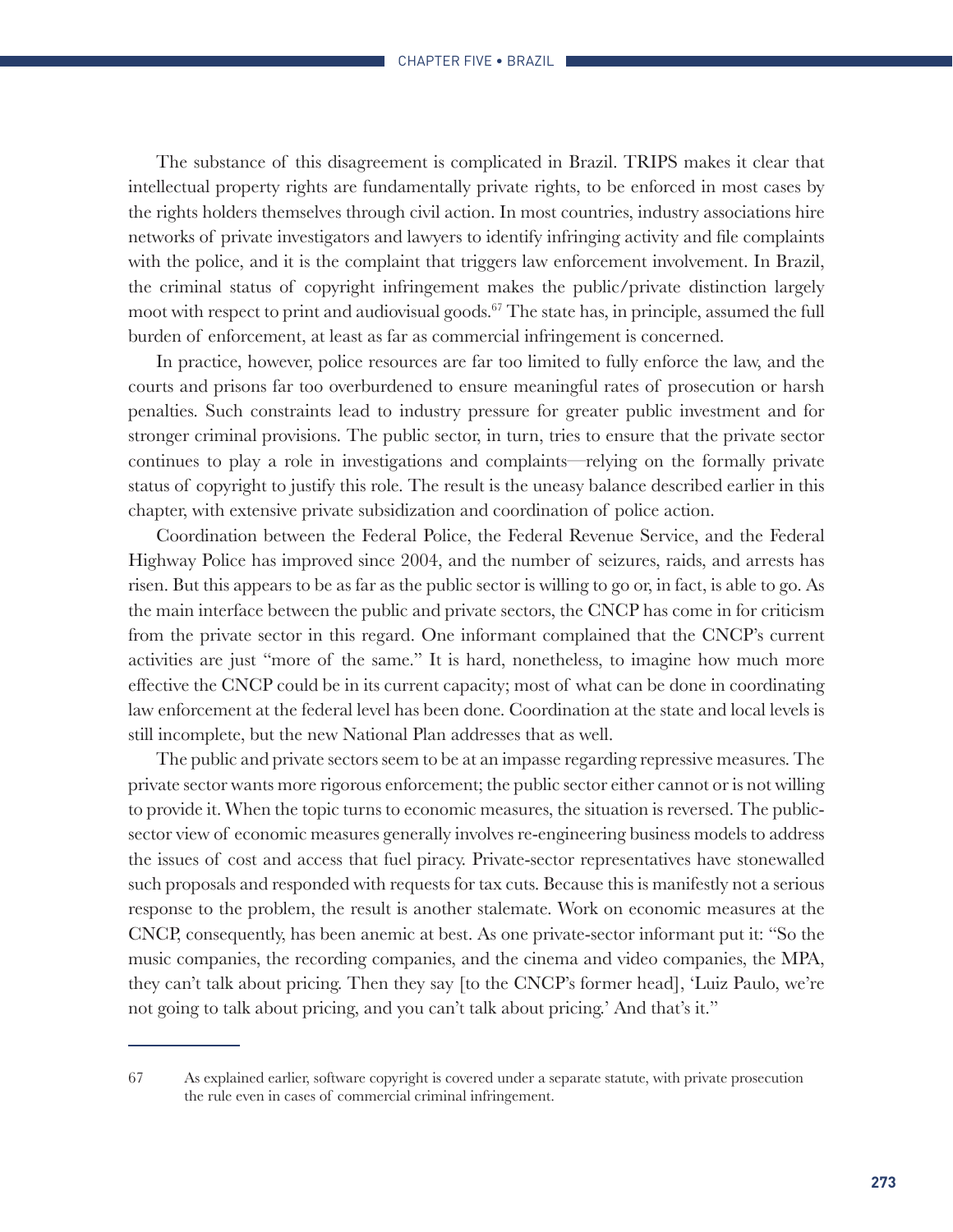Educational measures, in contrast, provide a middle ground where the two sides can generally reach consensus. The basis of this consensus is that neither the public nor the private sector is to blame for the prevalence of piracy and counterfeiting in Brazil. Rather, the blame falls on consumers, who are ignorant of the law, of the harms caused by piracy, or both, and thus in need of education. This implies a longer-term project—a "gradual change of perceptions in society by understanding the harmful effects of illegal products and their high social costs. The aim is to replace the idea that piracy brings benefits and a cheap . . . way to satisfy consumers' needs" (Barcellos 2009:3).

Educational projects are funded and developed mainly by the private sector, in many cases with the explicit approval of government—indeed one of the CNCP's roles is to give official government sanction to these initiatives. Nearly all are advocacy campaigns in disguise, promoting industry-friendly narratives on piracy that avoid the controversial issues that generate stalemates in the CNCP (or, for that matter, that describe actual consumer experience with pirated goods). As we describe in more detail later in this section, different types of campaigns target different audiences, from an ABES road tour touting the economic costs of piracy to local authorities, to training programs for judges and prosecutors, to the "Projeto Escola Legal" campaign in Brazilian elementary and secondary schools, which runs children through a truly disgraceful set of propaganda exercises. Self-reflection is not on the menu, and to the best of our knowledge, none of these programs have been subject to independent evaluation. Indeed, like so many other aspects of the enforcement agenda, what they signal is not success or even progress in the struggle against piracy but simply cooperation between industry and public authorities.

#### **Mixed Signals**

Little of this domestic political tension is visible on the international stage. In fact, Brazil has been one of only a handful of developing countries to publicly articulate a clear international agenda on IP independent of the enforcement conversation with the United States. In particular, Brazil has played a leading role in establishing a new basis for IP policymaking at WIPO: the 2007 Development Agenda, which requires that social and economic development be the primary consideration in the formulation of new IP policy, including less rigid application of "one-size-fits-all" global IP norms.

Although little of this international conversation has touched directly on enforcement, there are signs of change on this front. After a three-year hiatus, WIPO held a meeting of its Advisory Committee on Enforcement in late 2009, during which Brazil proposed a new, independent research initiative on the impact of piracy and enforcement. Negotiations over the proposed Anti-Counterfeiting Trade Agreement—a maximalist agreement designed to take responsibility for enforcement away from representative bodies like WIPO and the WTO have also pushed enforcement to the fore. Like the other major industrializing countries that